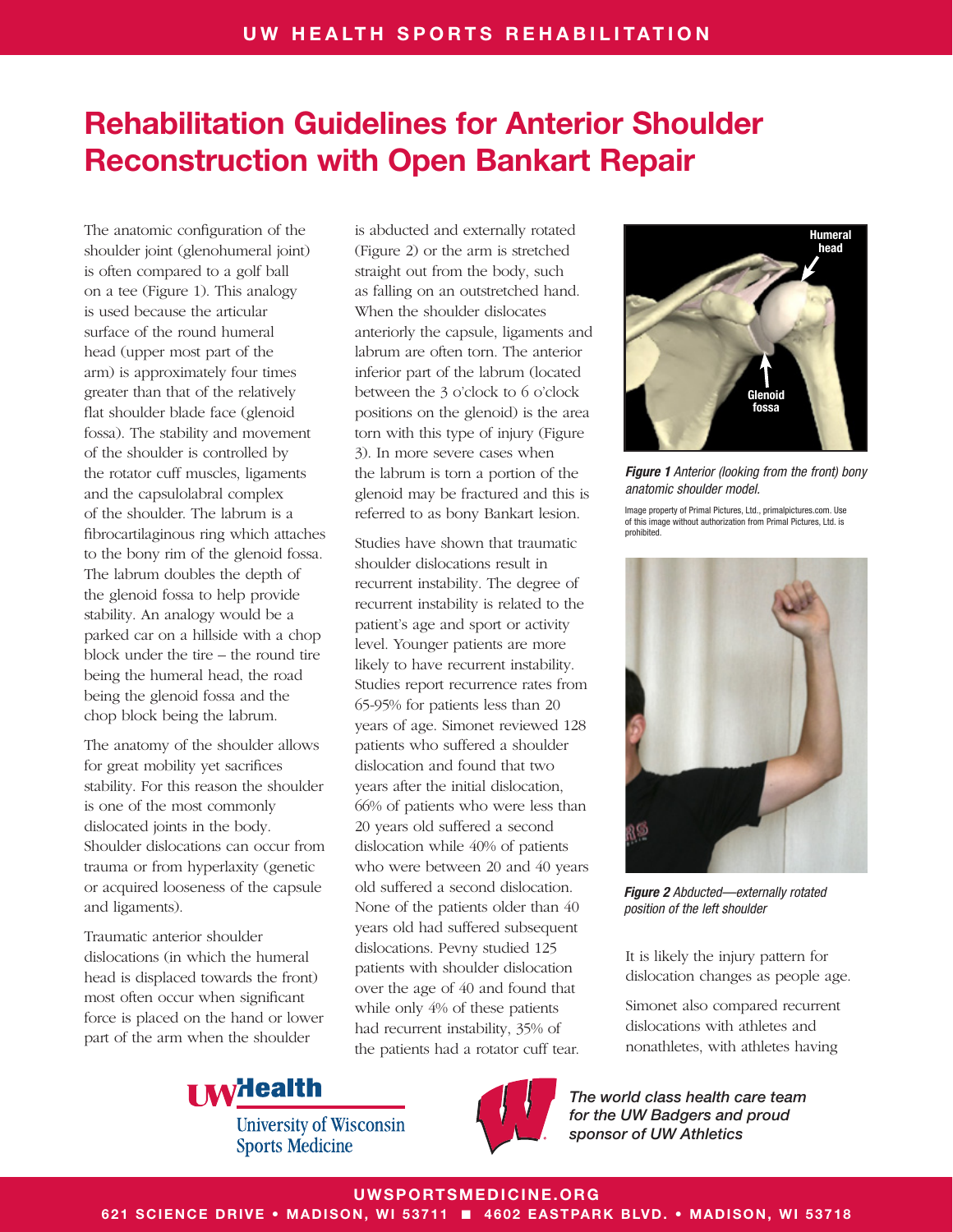

*Figure 3 Bankart tear (anterior labral tear) When looking at a right shoulder it would normally extend from 3 o'clock to 6 o'clock if imagining the glenoid as the face of a clock*

an 82% recurrence rate and nonathletes having a 30% recurrence rate. The athletic group also has different recurrent risk based on the type of sport, with overhead and contact sports being more likely to have recurrent dislocations.

Restoring the normal anatomy of the shoulder is the most effective way of preventing recurrent instability and improving function in the young and athletic population. Restoring the anatomy primarily means repairing the torn labrum back to the rim of the glenoid. This is called a Bankart repair.

This can be done surgically with an arthroscopic technique or an open technique. The open technique involves a small incision in the front of the shoulder. The torn tissue is identified then suture anchors or bioabsorbable tacks are used to repair the torn tissue back to its anatomic location (Figure 4).



*Figure 4 Fixation of the Bankart tear using three suture anchors in the boney glenoid and sutures approximating the labrum back to the boney glenoid*

The advantage of the open technique is that it allows for a more rigid fixation of the torn tissues.

Shoulder stability in healthy individuals is achieved through the structural integrity of the noncontractile (nonmuscle) shoulder stabilizers (ligaments, capsule and labrum) and function of the rotator cuff and scapular muscles. Postoperative rehabilitation is essential after Bankart repair. The initial phase will focus on protection and progressive range of motion exercises to ensure proper healing of the repaired anatomical structures. This will be followed by several phases focused on restoring and enhancing the strength and function of the rotator cuff and scapular muscles. In addition to improving the strength of these muscles it is important to improve the reaction time (neuromuscular control) to allow for appropriate protective stability during high speed movements or

movements that place the shoulder at risk for dislocation as described previously. Return to sport decisions are determined by an individual's ability to demonstrate strength and control during these movements.

The rehabilitation guidelines below are presented in a criterion based progression. Specific time frames, restrictions and precautions are given to protect healing tissues and the surgical repair/reconstruction. General time frames are also given for reference to the average, but individual patients will progress at different rates depending on their age, associated injuries, pre-injury health status, rehab compliance and injury severity. The size and location of the labral tear may also affect the rate of post-operative progression.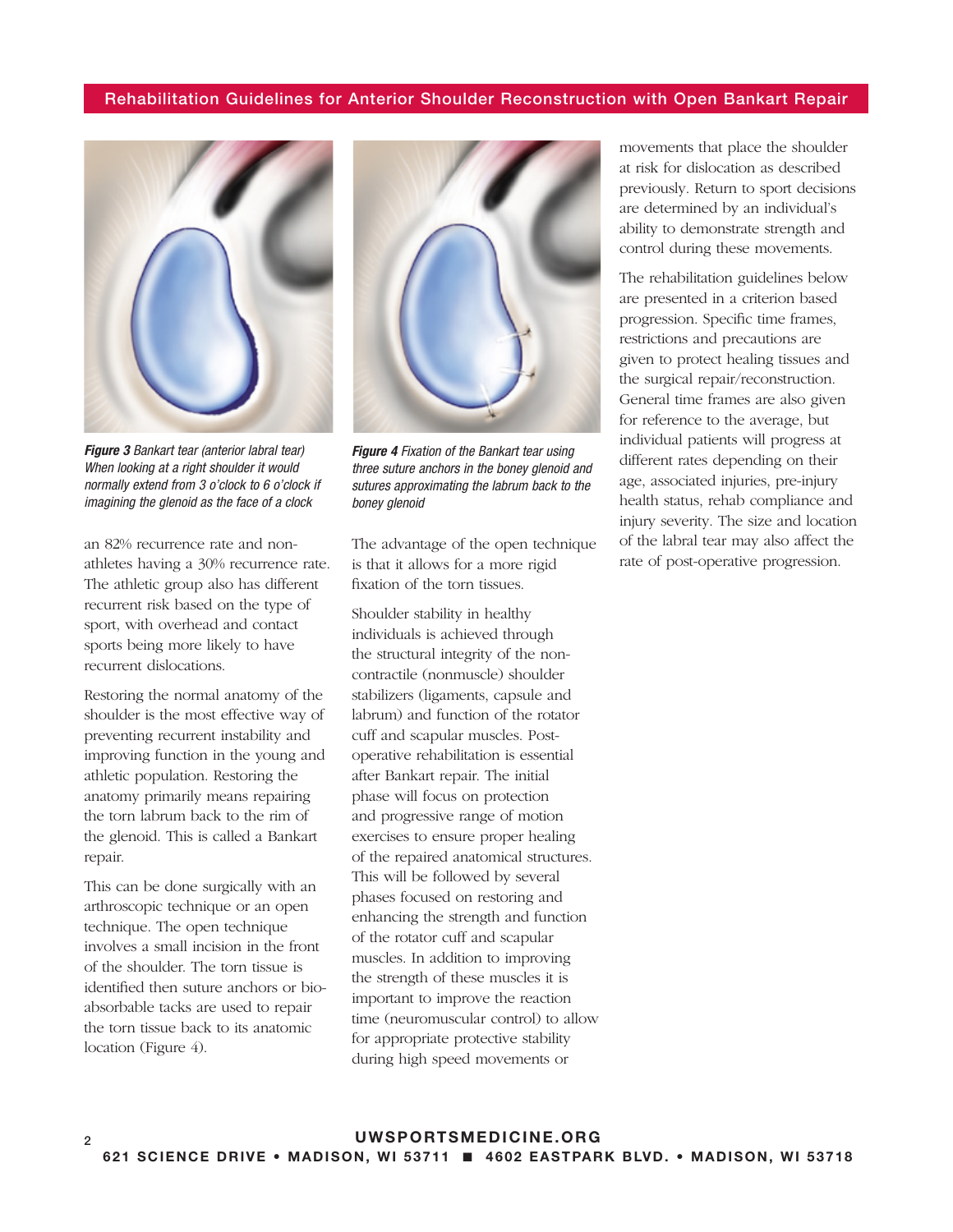| <b>Appointments</b>                   | • Rehabilitation appointments begin 2 weeks after surgery                                                                                                                                                                                                                                                                                                                                                                                                                                                                                                   |
|---------------------------------------|-------------------------------------------------------------------------------------------------------------------------------------------------------------------------------------------------------------------------------------------------------------------------------------------------------------------------------------------------------------------------------------------------------------------------------------------------------------------------------------------------------------------------------------------------------------|
| <b>Rehabilitation Goals</b>           | • Protect the post-surgical shoulder<br>• Activate the stabilizing muscles of the gleno-humeral and scapulo-thoracic joints<br>• Full active and passive range of motion (ROM) for shoulder flexion, abduction,<br>internal rotation (IR) and external rotation (ER) to neutral                                                                                                                                                                                                                                                                             |
| <b>Precautions</b>                    | • Sling immobilization required for soft tissue healing for 3-4 weeks. Remove sling<br>during the 4th week in safe environments<br>• Hypersensitivity in axillary nerve distribution is a common occurrence<br>• No shoulder ER with abduction for 6 weeks to protect repaired tissues                                                                                                                                                                                                                                                                      |
| <b>Suggested Therapeutic Exercise</b> | • Begin week 3, sub-maximal shoulder isometrics for IR and ER, flexion, extension,<br>adduction and abduction. Take caution to start gradually, especially with IR to<br>protect the subscapularis repair<br>• Active assisted and passive ROM for shoulder flexion, abduction and IR in pain-<br>free ROM. ER to neutral. Progress to active ROM at week 5<br>• Hand gripping<br>• Elbow, forearm and wrist active ROM<br>• Cervical spine and scapular active ROM<br>• Desensitization techniques for axillary nerve distribution<br>• Postural exercises |
| <b>Cardiovascular Exercise</b>        | • Walking, stationary bike - sling on.<br>• No treadmill<br>• Avoid running and jumping due to the distractive forces that can occur at landing                                                                                                                                                                                                                                                                                                                                                                                                             |
| <b>Progression Criteria</b>           | • Full active ROM in all cardinal planes<br>• 5/5 IR and ER strength at 0° of shoulder abduction<br>• Negative apprehension and impingement signs                                                                                                                                                                                                                                                                                                                                                                                                           |

# PHASE I (surgery to 6 weeks after surgery)

# PHASE II (begin after meeting Phase I criteria, usually 6 weeks after surgery)

| <b>Appointments</b>         | • Rehabilitation appointments are once every 1-2 weeks                                                                                                                                                                                                                                                                                  |
|-----------------------------|-----------------------------------------------------------------------------------------------------------------------------------------------------------------------------------------------------------------------------------------------------------------------------------------------------------------------------------------|
| <b>Rehabilitation Goals</b> | • Full shoulder active ROM in all cardinal planes<br>• Progress shoulder ER ROM gradually to prevent overstressing the repaired anterior<br>tissues of the shoulder<br>• Strengthen shoulder and scapular stabilizers in protected position (0-45°<br>abduction)<br>• Begin proprioceptive and dynamic neuromuscular control retraining |
| <b>Precautions</b>          | • Avoid passive and forceful movements into shoulder ER, extension and horizontal<br>abduction                                                                                                                                                                                                                                          |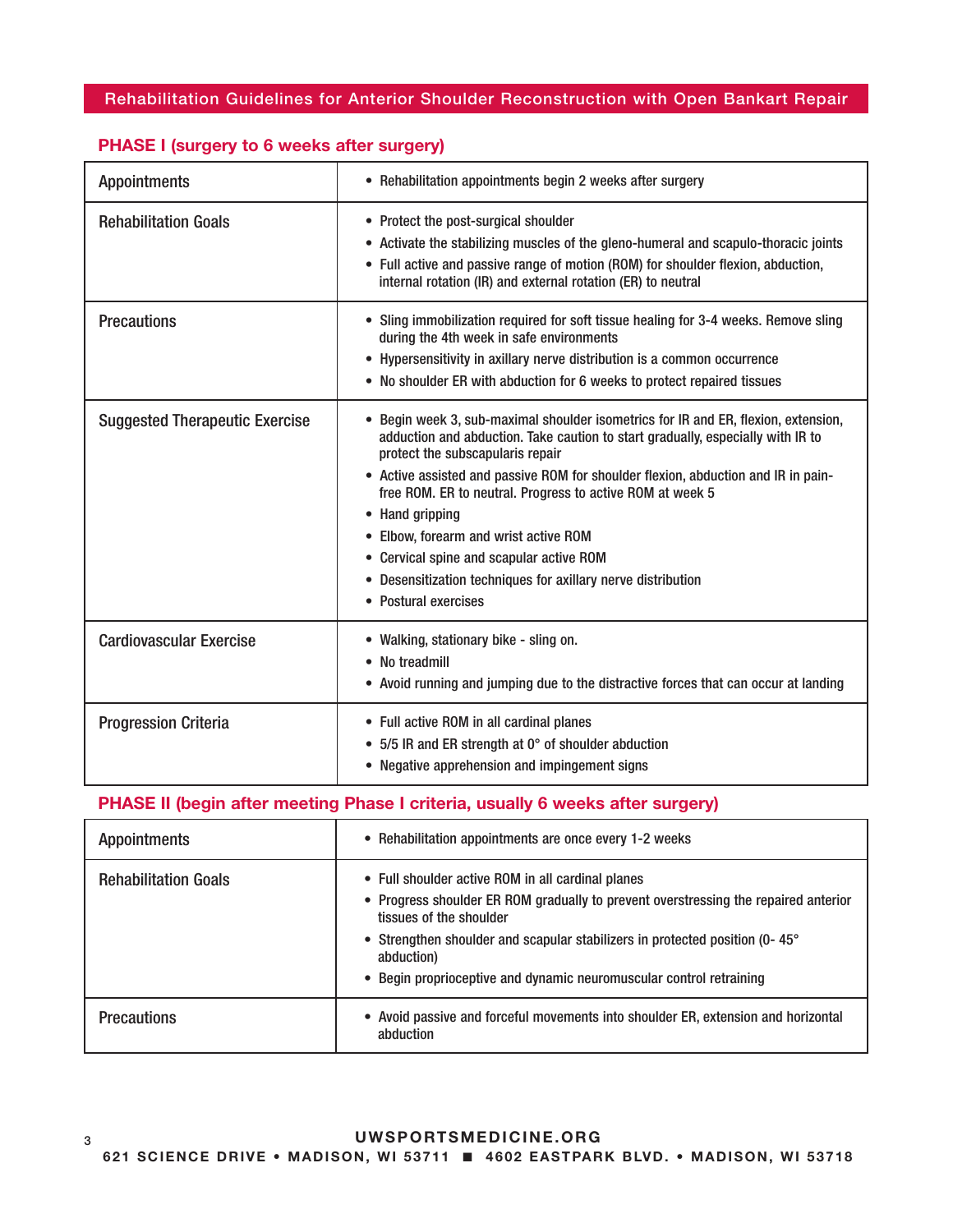| <b>Suggested Therapeutic Exercise</b> | • Active assisted and active ROM in all cardinal planes – assessing scapular rhythm.<br>Begin IR and ER ROM in the sleeper position but avoid overpressure initially<br>• Gentle shoulder mobilizations as needed<br>• Rotator cuff strengthening in non-provocative positions ( $0^\circ$ - 45 $^\circ$ abduction)<br>• Scapular strengthening and dynamic neuromuscular control<br>• Cervical spine and scapular active range of motion<br>• Postural exercises<br>• Core strengthening |
|---------------------------------------|-------------------------------------------------------------------------------------------------------------------------------------------------------------------------------------------------------------------------------------------------------------------------------------------------------------------------------------------------------------------------------------------------------------------------------------------------------------------------------------------|
| <b>Cardiovascular Exercise</b>        | • Walking, stationary bike, Stairmaster<br>• No swimming or treadmill<br>• Avoid running and jumping until athlete has full rotator cuff strength in a neutral<br>position due to the distractive forces that can occur at landing                                                                                                                                                                                                                                                        |
| <b>Progression Criteria</b>           | • Full shoulder active ROM<br>• Negative apprehension and impingement signs<br>• 5/5 shoulder IR and ER strength at 45° abduction                                                                                                                                                                                                                                                                                                                                                         |

# PHASE III (begin after meeting Phase II criteria, usually 10-11 weeks after surgery)

| <b>Appointments</b>                   | • Rehabilitation appointments are once every 2-3 weeks                                                                                                                                                                                                                                                                                                                                                                                                                                                                                                                                                             |
|---------------------------------------|--------------------------------------------------------------------------------------------------------------------------------------------------------------------------------------------------------------------------------------------------------------------------------------------------------------------------------------------------------------------------------------------------------------------------------------------------------------------------------------------------------------------------------------------------------------------------------------------------------------------|
| <b>Rehabilitation Goals</b>           | • Full shoulder active ROM in all cardinal planes with normal scapulohumeral<br>movement<br>• 5/5 rotator cuff strength at 90° abduction in the scapular plane<br>• 5/5 peri-scapular strength                                                                                                                                                                                                                                                                                                                                                                                                                     |
| <b>Precautions</b>                    | • All exercises and activities to remain non-provocative and low to medium velocity<br>• Avoid activities where there is a higher risk for falling or outside forces to be<br>applied to the arm<br>• No swimming, throwing or sports                                                                                                                                                                                                                                                                                                                                                                              |
| <b>Suggested Therapeutic Exercise</b> | <b>Motion</b><br>• Posterior glides if posterior capsule tightness is present. More aggressive ROM<br>if limitations are still present<br><b>Strength and Stabilization</b><br>• Flexion in prone, horizontal abduction in prone, full can exercises, D1 and D2<br>diagonals in standing<br>• TheraBand/cable column/ dumbbell (light resistance/high rep) IR and ER in 90<br>abduction and rowing<br>Balance board in push-up position (with rhythmic stabilization), prone Swiss<br>ball walk-outs, rapid alternating movements in supine D2 diagonal. Closed chain<br>stabilization with narrow base of support |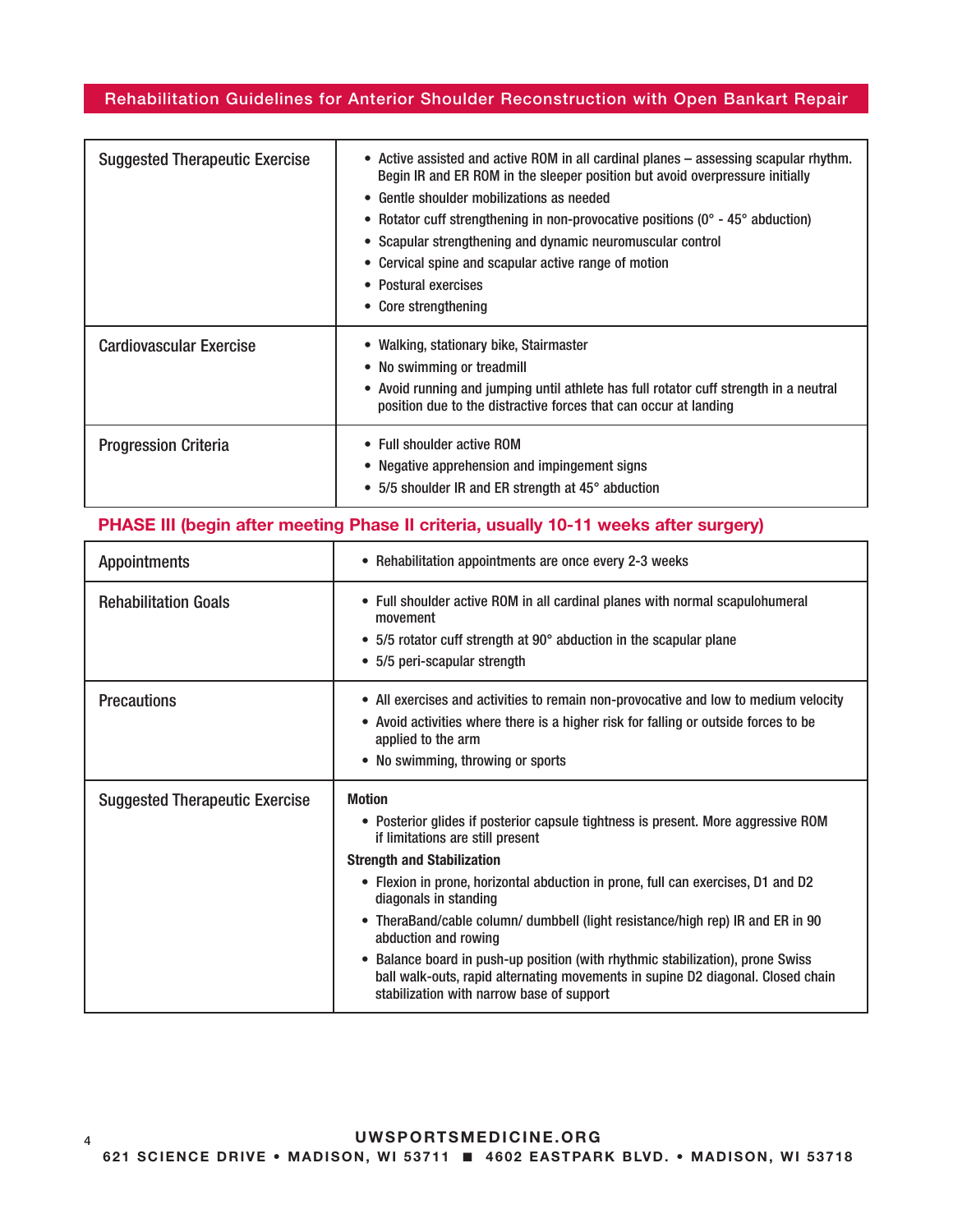| <b>Cardiovascular Exercise</b> | • Walking, biking, Stairmaster and running (if Phase II criteria has been met)<br>No swimming                               |
|--------------------------------|-----------------------------------------------------------------------------------------------------------------------------|
| <b>Progression Criteria</b>    | • Patient may progress to Phase IV if they have met the above stated goals and have<br>no apprehension or impingement signs |

# PHASE IV (begin after meeting Phase III criteria, usually 15 weeks after surgery)

| <b>Appointments</b>                   | • Rehabilitation appointments are once every 3 weeks                                                                                                                                                                                                                                                                                                                                                                                                                                                                                                                                                                                                                                                                                                                                                                                                                                                         |
|---------------------------------------|--------------------------------------------------------------------------------------------------------------------------------------------------------------------------------------------------------------------------------------------------------------------------------------------------------------------------------------------------------------------------------------------------------------------------------------------------------------------------------------------------------------------------------------------------------------------------------------------------------------------------------------------------------------------------------------------------------------------------------------------------------------------------------------------------------------------------------------------------------------------------------------------------------------|
| <b>Rehabilitation Goals</b>           | • Patient to demonstrate stability with higher velocity movements and change of<br>direction movements<br>5/5 rotator cuff strength with multiple repetition testing at 90° abduction in the<br>scapular plane<br>• Full multi-plane shoulder active ROM                                                                                                                                                                                                                                                                                                                                                                                                                                                                                                                                                                                                                                                     |
| <b>Precautions</b>                    | • Progress gradually into provocative exercises by beginning with low velocity,<br>known movement patterns                                                                                                                                                                                                                                                                                                                                                                                                                                                                                                                                                                                                                                                                                                                                                                                                   |
| <b>Suggested Therapeutic Exercise</b> | <b>Motion</b><br>• Posterior glides if posterior capsule tightness is present<br><b>Strength and Stabilization</b><br>• Dumbbell and medicine ball exercises that incorporate trunk rotation and control<br>with rotator cuff strengthening at 90° abduction. Begin working towards more<br>functional activities by emphasizing core and hip strength and control with<br>shoulder exercises<br>TheraBand/cable column/ dumbbell IR and ER in 90 abduction and rowing<br>• Higher velocity strengthening and control, such as the inertial, plyometrics, rapid<br>TheraBand drills.<br>• Plyometrics should start with 2 hands below shoulder height and progress to<br>overhead, then back to below shoulder with one hand, progressing again to<br>overhead<br>Begin education in sport specific biomechanics with very initial program for<br>$\bullet$<br>throwing, swimming or overhead racquet sports |
| <b>Cardiovascular Exercise</b>        | • Walking, biking, Stairmaster and running (if Phase III criteria has been met)<br>• No swimming                                                                                                                                                                                                                                                                                                                                                                                                                                                                                                                                                                                                                                                                                                                                                                                                             |
| <b>Progression Criteria</b>           | • Patient may progress to Phase V if they have met the above stated goals and have<br>no apprehension or impingement signs                                                                                                                                                                                                                                                                                                                                                                                                                                                                                                                                                                                                                                                                                                                                                                                   |